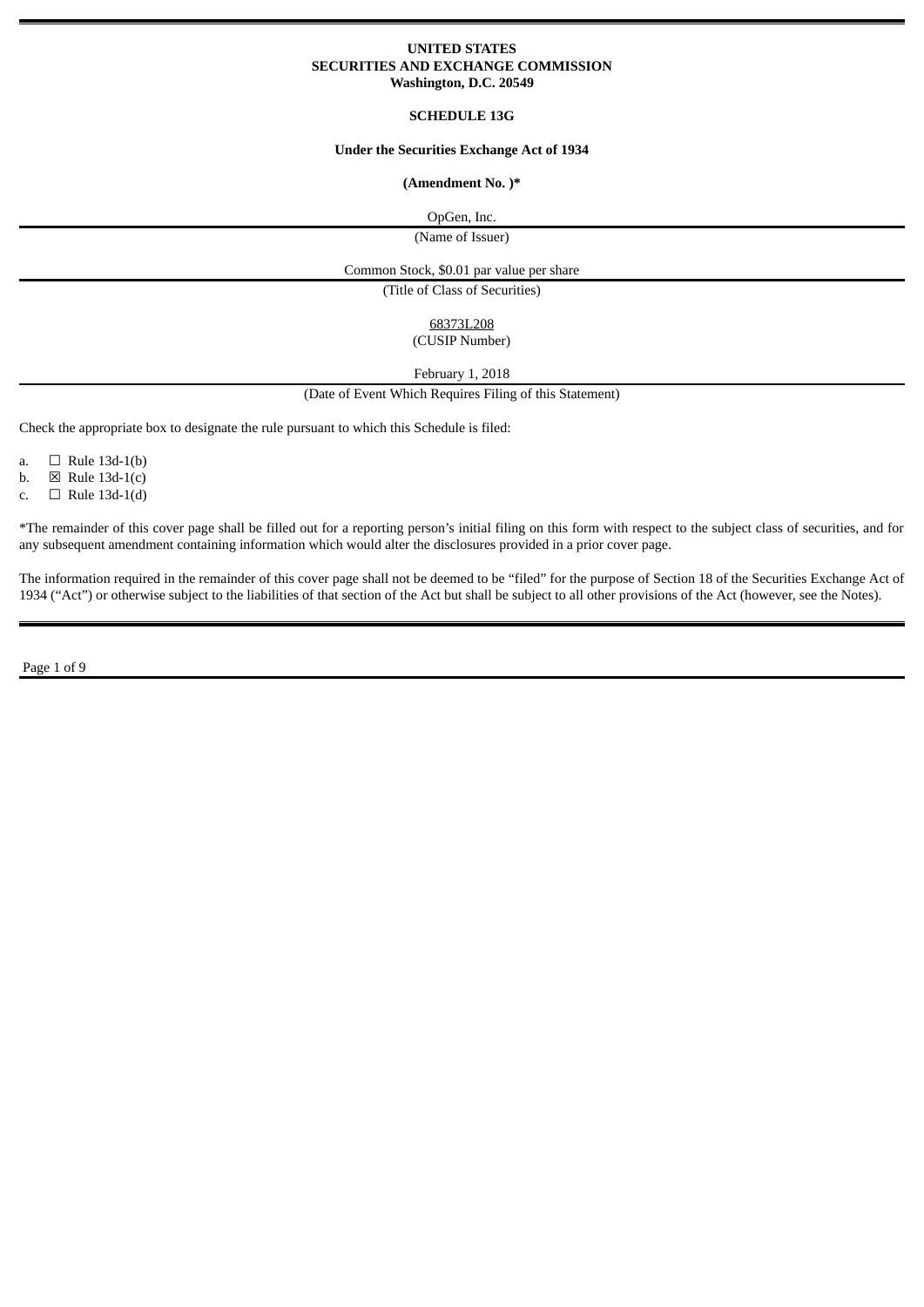CUSIP No. 68373L208

| 1.                                                                       | Names of Reporting Persons.                                                                   |    |                                 |  |  |  |
|--------------------------------------------------------------------------|-----------------------------------------------------------------------------------------------|----|---------------------------------|--|--|--|
|                                                                          | Mitchell P. Kopin                                                                             |    |                                 |  |  |  |
| 2.                                                                       | Check the Appropriate Box if a Member of a Group (See Instructions)<br>(a)                    |    |                                 |  |  |  |
|                                                                          | (b)                                                                                           |    |                                 |  |  |  |
| 3.                                                                       | <b>SEC Use Only</b>                                                                           |    |                                 |  |  |  |
| 4.                                                                       | Citizenship or Place of Organization                                                          |    |                                 |  |  |  |
|                                                                          | <b>United States of America</b>                                                               |    |                                 |  |  |  |
|                                                                          |                                                                                               | 5. | <b>Sole Voting Power</b>        |  |  |  |
|                                                                          |                                                                                               |    | $\pmb{0}$                       |  |  |  |
|                                                                          | Number of                                                                                     | 6. | <b>Shared Voting Power</b>      |  |  |  |
| <b>Shares Beneficially</b><br>Owned by Each<br>Reporting<br>Person With: |                                                                                               |    | 268,194                         |  |  |  |
|                                                                          |                                                                                               | 7. | Sole Dispositive Power          |  |  |  |
|                                                                          |                                                                                               |    | $\bf{0}$                        |  |  |  |
|                                                                          |                                                                                               | 8. | <b>Shared Dispositive Power</b> |  |  |  |
| 268,194                                                                  |                                                                                               |    |                                 |  |  |  |
| 9.                                                                       | Aggregate Amount Beneficially Owned by Each Reporting Person                                  |    |                                 |  |  |  |
|                                                                          | 268,194 (see Item 4)                                                                          |    |                                 |  |  |  |
| 10.                                                                      | Check if the Aggregate Amount in Row (9) Excludes Certain Shares (See Instructions)<br>$\Box$ |    |                                 |  |  |  |
| 11.                                                                      | Percent of Class Represented by Amount in Row (9)                                             |    |                                 |  |  |  |
|                                                                          | 4.99% (see Item 4)                                                                            |    |                                 |  |  |  |
| 12.                                                                      | Type of Reporting Person (See Instructions)                                                   |    |                                 |  |  |  |
|                                                                          | $\mathsf{IN}; \mathsf{HC}$                                                                    |    |                                 |  |  |  |
|                                                                          |                                                                                               |    |                                 |  |  |  |

Page 2 of 9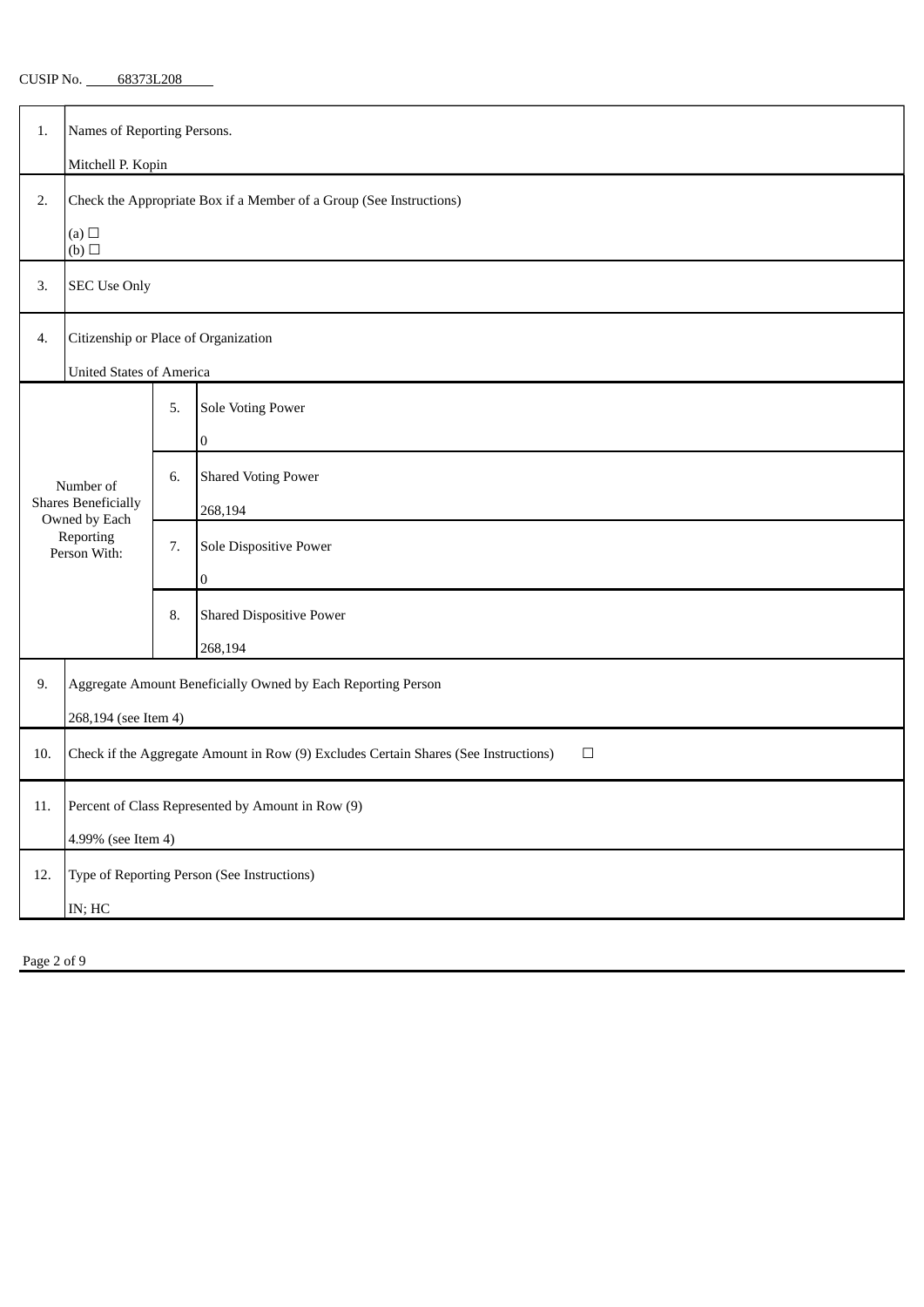| 68373L208<br>CUSIP No. |
|------------------------|
|------------------------|

| 1.                                                                                    | Names of Reporting Persons.                                                                   |    |                                 |  |  |  |
|---------------------------------------------------------------------------------------|-----------------------------------------------------------------------------------------------|----|---------------------------------|--|--|--|
|                                                                                       | Daniel B. Asher                                                                               |    |                                 |  |  |  |
| 2.                                                                                    | Check the Appropriate Box if a Member of a Group (See Instructions)<br>(a) $\Box$             |    |                                 |  |  |  |
|                                                                                       | (b)                                                                                           |    |                                 |  |  |  |
| 3.                                                                                    | <b>SEC Use Only</b>                                                                           |    |                                 |  |  |  |
| 4.                                                                                    | Citizenship or Place of Organization                                                          |    |                                 |  |  |  |
|                                                                                       | <b>United States of America</b>                                                               |    |                                 |  |  |  |
|                                                                                       |                                                                                               | 5. | <b>Sole Voting Power</b>        |  |  |  |
|                                                                                       |                                                                                               |    | $\pmb{0}$                       |  |  |  |
| Number of<br><b>Shares Beneficially</b><br>Owned by Each<br>Reporting<br>Person With: |                                                                                               | 6. | <b>Shared Voting Power</b>      |  |  |  |
|                                                                                       |                                                                                               |    | 268,194                         |  |  |  |
|                                                                                       |                                                                                               | 7. | Sole Dispositive Power          |  |  |  |
|                                                                                       |                                                                                               |    | $\boldsymbol{0}$                |  |  |  |
|                                                                                       |                                                                                               | 8. | <b>Shared Dispositive Power</b> |  |  |  |
| 268,194                                                                               |                                                                                               |    |                                 |  |  |  |
| 9.                                                                                    | Aggregate Amount Beneficially Owned by Each Reporting Person                                  |    |                                 |  |  |  |
|                                                                                       | 268,194 (see Item 4)                                                                          |    |                                 |  |  |  |
| 10.                                                                                   | Check if the Aggregate Amount in Row (9) Excludes Certain Shares (See Instructions)<br>$\Box$ |    |                                 |  |  |  |
| 11.                                                                                   | Percent of Class Represented by Amount in Row (9)                                             |    |                                 |  |  |  |
|                                                                                       | 4.99% (see Item 4)                                                                            |    |                                 |  |  |  |
| 12.                                                                                   | Type of Reporting Person (See Instructions)                                                   |    |                                 |  |  |  |
|                                                                                       | $\mathsf{IN}; \mathsf{HC}$                                                                    |    |                                 |  |  |  |
|                                                                                       |                                                                                               |    |                                 |  |  |  |

Page 3 of 9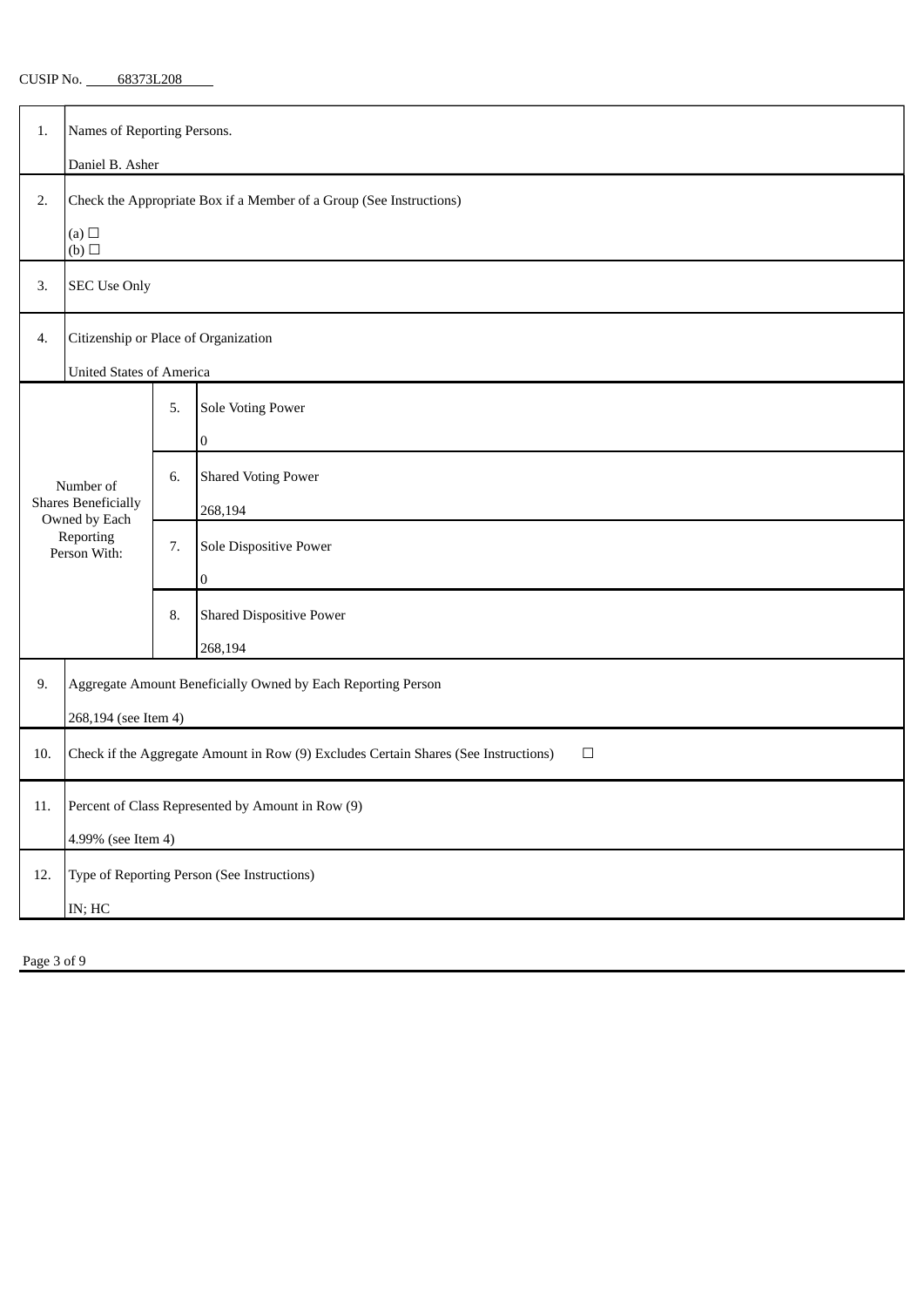|  | CUSIP No. | 68373L208 |
|--|-----------|-----------|
|--|-----------|-----------|

| <b>Intracoastal Capital LLC</b><br>Check the Appropriate Box if a Member of a Group (See Instructions)<br>2.<br>(a)<br>(b)<br><b>SEC Use Only</b><br>3.<br>Citizenship or Place of Organization<br>4.<br><b>United States of America</b><br><b>Sole Voting Power</b><br>5.<br>$\pmb{0}$<br><b>Shared Voting Power</b><br>6.<br>Number of<br><b>Shares Beneficially</b><br>268,194<br>Owned by Each<br>Reporting<br>Sole Dispositive Power<br>7.<br>Person With:<br>$\boldsymbol{0}$<br><b>Shared Dispositive Power</b><br>8.<br>268,194<br>Aggregate Amount Beneficially Owned by Each Reporting Person<br>9.<br>268,194 (see Item 4)<br>Check if the Aggregate Amount in Row (9) Excludes Certain Shares (See Instructions)<br>$\Box$<br>10.<br>Percent of Class Represented by Amount in Row (9)<br>11.<br>4.99% (see Item 4)<br>Type of Reporting Person (See Instructions)<br>12.<br>O <sub>O</sub> | 1. | Names of Reporting Persons. |  |  |  |  |  |
|---------------------------------------------------------------------------------------------------------------------------------------------------------------------------------------------------------------------------------------------------------------------------------------------------------------------------------------------------------------------------------------------------------------------------------------------------------------------------------------------------------------------------------------------------------------------------------------------------------------------------------------------------------------------------------------------------------------------------------------------------------------------------------------------------------------------------------------------------------------------------------------------------------|----|-----------------------------|--|--|--|--|--|
|                                                                                                                                                                                                                                                                                                                                                                                                                                                                                                                                                                                                                                                                                                                                                                                                                                                                                                         |    |                             |  |  |  |  |  |
|                                                                                                                                                                                                                                                                                                                                                                                                                                                                                                                                                                                                                                                                                                                                                                                                                                                                                                         |    |                             |  |  |  |  |  |
|                                                                                                                                                                                                                                                                                                                                                                                                                                                                                                                                                                                                                                                                                                                                                                                                                                                                                                         |    |                             |  |  |  |  |  |
|                                                                                                                                                                                                                                                                                                                                                                                                                                                                                                                                                                                                                                                                                                                                                                                                                                                                                                         |    |                             |  |  |  |  |  |
|                                                                                                                                                                                                                                                                                                                                                                                                                                                                                                                                                                                                                                                                                                                                                                                                                                                                                                         |    |                             |  |  |  |  |  |
|                                                                                                                                                                                                                                                                                                                                                                                                                                                                                                                                                                                                                                                                                                                                                                                                                                                                                                         |    |                             |  |  |  |  |  |
|                                                                                                                                                                                                                                                                                                                                                                                                                                                                                                                                                                                                                                                                                                                                                                                                                                                                                                         |    |                             |  |  |  |  |  |
|                                                                                                                                                                                                                                                                                                                                                                                                                                                                                                                                                                                                                                                                                                                                                                                                                                                                                                         |    |                             |  |  |  |  |  |
|                                                                                                                                                                                                                                                                                                                                                                                                                                                                                                                                                                                                                                                                                                                                                                                                                                                                                                         |    |                             |  |  |  |  |  |
|                                                                                                                                                                                                                                                                                                                                                                                                                                                                                                                                                                                                                                                                                                                                                                                                                                                                                                         |    |                             |  |  |  |  |  |
|                                                                                                                                                                                                                                                                                                                                                                                                                                                                                                                                                                                                                                                                                                                                                                                                                                                                                                         |    |                             |  |  |  |  |  |
|                                                                                                                                                                                                                                                                                                                                                                                                                                                                                                                                                                                                                                                                                                                                                                                                                                                                                                         |    |                             |  |  |  |  |  |
|                                                                                                                                                                                                                                                                                                                                                                                                                                                                                                                                                                                                                                                                                                                                                                                                                                                                                                         |    |                             |  |  |  |  |  |
|                                                                                                                                                                                                                                                                                                                                                                                                                                                                                                                                                                                                                                                                                                                                                                                                                                                                                                         |    |                             |  |  |  |  |  |
|                                                                                                                                                                                                                                                                                                                                                                                                                                                                                                                                                                                                                                                                                                                                                                                                                                                                                                         |    |                             |  |  |  |  |  |
|                                                                                                                                                                                                                                                                                                                                                                                                                                                                                                                                                                                                                                                                                                                                                                                                                                                                                                         |    |                             |  |  |  |  |  |
|                                                                                                                                                                                                                                                                                                                                                                                                                                                                                                                                                                                                                                                                                                                                                                                                                                                                                                         |    |                             |  |  |  |  |  |
|                                                                                                                                                                                                                                                                                                                                                                                                                                                                                                                                                                                                                                                                                                                                                                                                                                                                                                         |    |                             |  |  |  |  |  |
|                                                                                                                                                                                                                                                                                                                                                                                                                                                                                                                                                                                                                                                                                                                                                                                                                                                                                                         |    |                             |  |  |  |  |  |
|                                                                                                                                                                                                                                                                                                                                                                                                                                                                                                                                                                                                                                                                                                                                                                                                                                                                                                         |    |                             |  |  |  |  |  |
|                                                                                                                                                                                                                                                                                                                                                                                                                                                                                                                                                                                                                                                                                                                                                                                                                                                                                                         |    |                             |  |  |  |  |  |

Page 4 of 9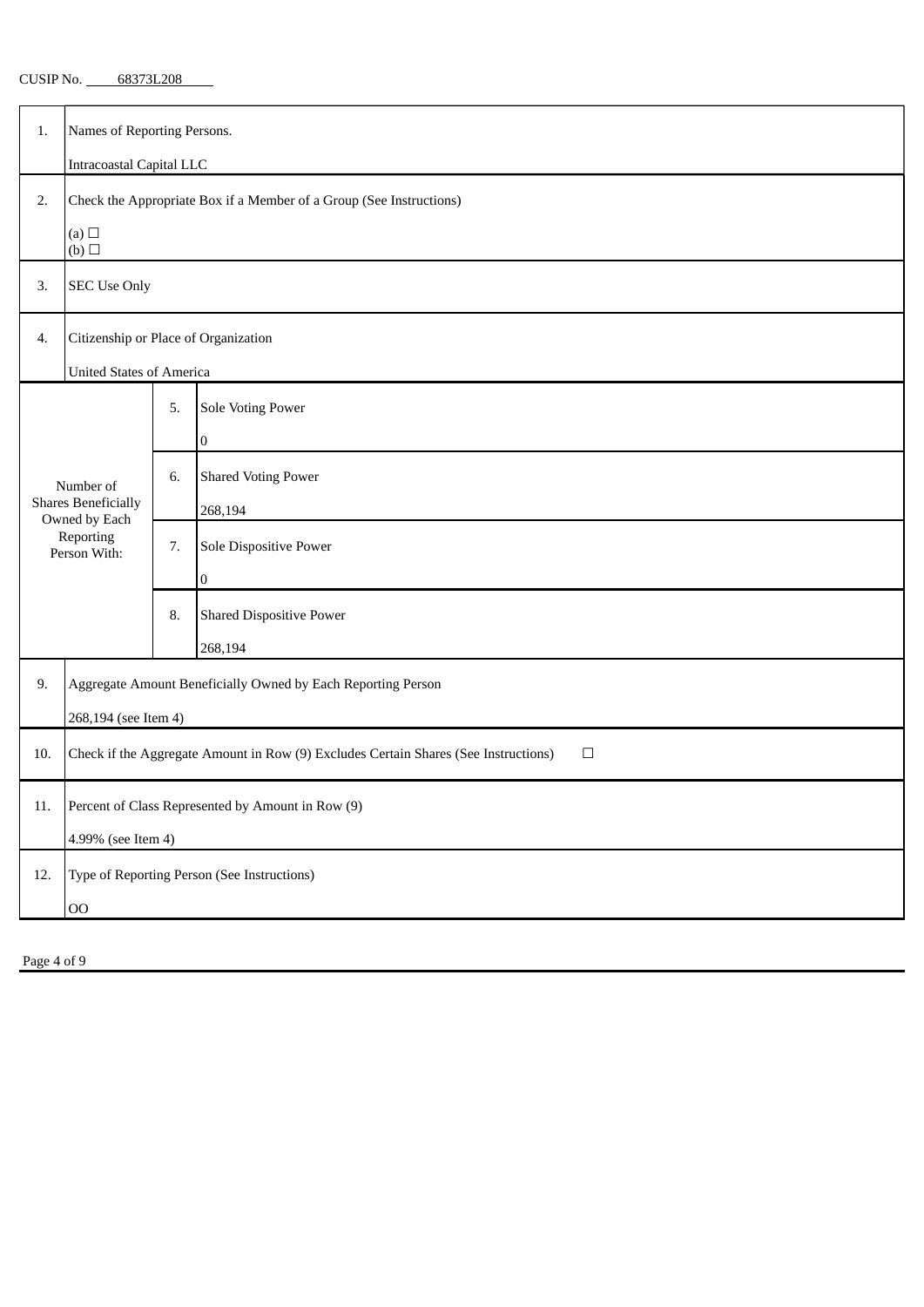**Item 1.**

(a) Name of Issuer

OpGen, Inc. (the "**Issuer**")

(b) Address of Issuer's Principal Executive Offices

708 Quince Orchard Road, Suite 205 Gaithersburg, MD 20878

### **Item 2.**

- (a) Name of Person Filing
- (b) Address of Principal Business Office or, if none, Residence
- (c) Citizenship

This Schedule 13G is being filed on behalf of (i) Mitchell P. Kopin, an individual who is a citizen of the United States of America ("**Mr. Kopin**"), (ii) Daniel B. Asher, an individual who is a citizen of the United States of America ("**Mr. Asher**") and (iii) Intracoastal Capital LLC, a Delaware limited liability company ("**Intracoastal**" and together with Mr. Kopin and Mr. Asher, collectively the "**Reporting Persons**").

The Reporting Persons have entered into a Joint Filing Agreement, a copy of which is filed with this Schedule 13G as **Exhibit 1**, pursuant to which the Reporting Persons have agreed to file this Schedule 13G jointly in accordance with the provisions of Rule 13d-1(k) of the Securities Exchange Act of 1934, as amended.

The principal business office of Mr. Kopin and Intracoastal is 245 Palm Trail, Delray Beach, Florida 33483.

The principal business office of Mr. Asher is 111 W. Jackson Boulevard, Suite 2000, Chicago, Illinois 60604.

#### (d) Title of Class of Securities

Common stock, \$0.01 par value per share, of the Issuer (the "**Common Stock**").

#### (e) CUSIP Number

68373L208

### Item 3. If this statement is filed pursuant to §§240.13d-1(b) or 240.13d-2(b) or (c), check whether the person filing is a:

Not applicable.

Page 5 of 9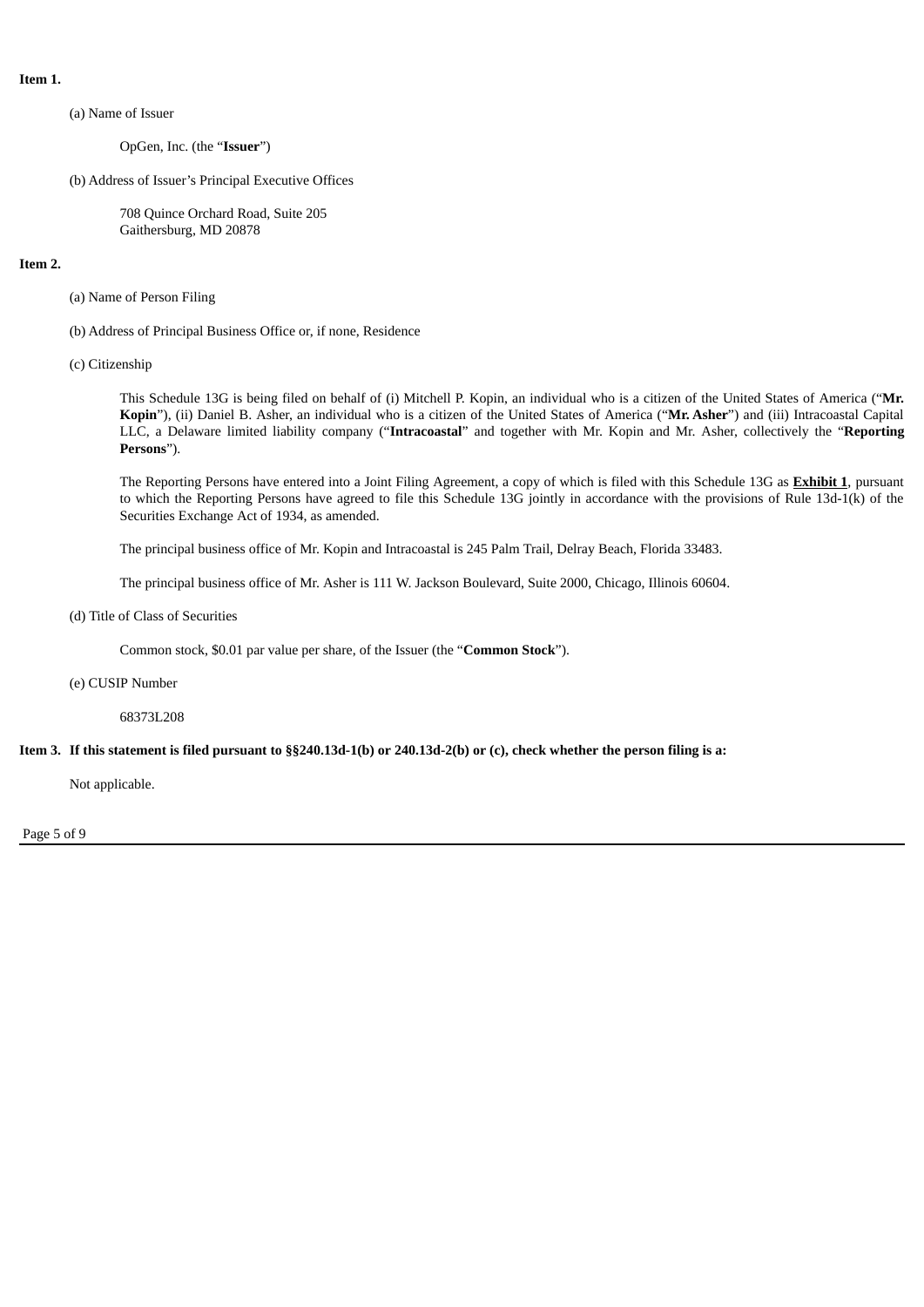### **Item 4. Ownership.**

(a) and (b):

(i) Immediately following the execution of the Securities Purchase Agreement with the Issuer on February 1, 2018 (the "**SPA**") (as disclosed in the Form 8-K filed by the Issuer with the Securities and Exchange Commission on February 2, 2018), each of the Reporting Persons may have been deemed to have beneficial ownership of 251,419 shares of Common Stock, which consisted of (i) 245,000 shares of Common Stock that was to be issued to Intracoastal at the closing of the transactions contemplated by the SPA and (ii) 6,419 shares of Common Stock issuable upon exercise of a warrant that was to be issued to Intracoastal at the closing of the transactions contemplated by the SPA ("**Intracoastal Warrant 1**"), and all such shares of Common Stock in the aggregate represent beneficial ownership of approximately 9.99% of the Common Stock, based on (1) 2,265,289 shares of Common Stock outstanding as reported to the Reporting Persons by the Issuer, plus (2) 245,000 shares of Common Stock that was to be issued to Intracoastal at the closing of the transactions contemplated by the SPA, and (3) 6,419 shares of Common Stock issuable upon exercise of Intracoastal Warrant 1. The foregoing excludes (I) 147,428 shares of Common Stock issuable upon exercise of Intracoastal Warrant 1 because Intracoastal Warrant 1 contains a blocker provision under which the holder thereof does not have the right to exercise Intracoastal Warrant 1 to the extent that such exercise would result in beneficial ownership by the holder thereof, together with the holder's affiliates, and any other persons acting as a group together with the holder or any of the holder's affiliates, of more than 9.99% of the Common Stock, (II) 62,693 shares of Common Stock issuable upon exercise of a second warrant that was to be issued to Intracoastal at the closing of the transactions contemplated by the SPA ("**Intracoastal Warrant 2**") because Intracoastal Warrant 2 contains a blocker provision under which the holder thereof does not have the right to exercise Intracoastal Warrant 2 to the extent that such exercise would result in beneficial ownership by the holder thereof, together with the holder's affiliates, and any other persons acting as a group together with the holder or any of the holder's affiliates, of more than 9.99% of the Common Stock, and (III) 76,050 shares of Common Stock issuable upon exercise of a warrant held by Intracoastal ("**Intracoastal Warrant 3**") because Intracoastal Warrant 3 contains a blocker provision under which the holder thereof does not have the right to exercise Intracoastal Warrant 3 to the extent that such exercise would result in beneficial ownership by the holder thereof, together with the holder's affiliates, and any other persons acting as a group together with the holder or any of the holder's affiliates, of more than 4.99% of the Common Stock. Without such blocker provisions, each of the Reporting Persons may have been deemed to have beneficial ownership of 537,590 shares of Common Stock

(ii) As of close of business on February 9, 2018, each of the Reporting Persons may have been deemed to have beneficial ownership of 268,194 shares of Common Stock, which consisted of (i) 62,693 shares of Common Stock held by Intracoastal, (ii) 153,847 shares of Common Stock upon exercise of Intracoastal Warrant 1, and (iii) 51,654 shares of Common Stock issuable upon exercise of Intracoastal Warrant 3, and all such shares of Common Stock in the aggregate represent beneficial ownership of approximately 4.99% of the Common Stock, based on (1) 2,265,289 shares of Common Stock outstanding as reported to the Reporting Persons by the Issuer, plus (2) 2,841,152 shares of Common Stock issued at the closing of the transactions contemplated by the SPA, (3) 153,847 shares of Common Stock upon exercise of Intracoastal Warrant 1, (4) 62,693 shares of Common Stock that were issued upon exercise of Intracoastal Warrant 2 on February 7, 2018, and (5) 51,654 shares of Common Stock issuable upon exercise of Intracoastal Warrant 3. The foregoing excludes 24,396 shares of Common Stock issuable upon exercise of Intracoastal Warrant 3 because Intracoastal Warrant 3 contains a blocker provision under which the holder thereof does not have the right to exercise Intracoastal Warrant 3 to the extent that such exercise would result in beneficial ownership by the holder thereof, together with the holder's affiliates, and any other persons acting as a group together with the holder or any of the holder's affiliates, of more than 4.99% of the Common Stock. Without such blocker provision, each of the Reporting Persons may have been deemed to have beneficial ownership of 292,590 shares of Common Stock

(c)

Number of shares as to which each Reporting Person has:

- (1) Sole power to vote or to direct the vote:  $\begin{array}{ccc} 0 & . \end{array}$
- (2) Shared power to vote or to direct the vote: 268,194
- (3) Sole power to dispose or to direct the disposition of  $0$
- (4) Shared power to dispose or to direct the disposition of  $\_\$  268,194

#### **Item 5. Ownership of Five Percent or Less of a Class**

If this statement is being filed to report the fact that as of the date hereof the reporting person has ceased to be the beneficial owner of more than 5 percent of the class of securities, check the following þ.

#### **Item 6. Ownership of More than Five Percent on Behalf of Another Person.**

Not applicable.

Page 6 of 9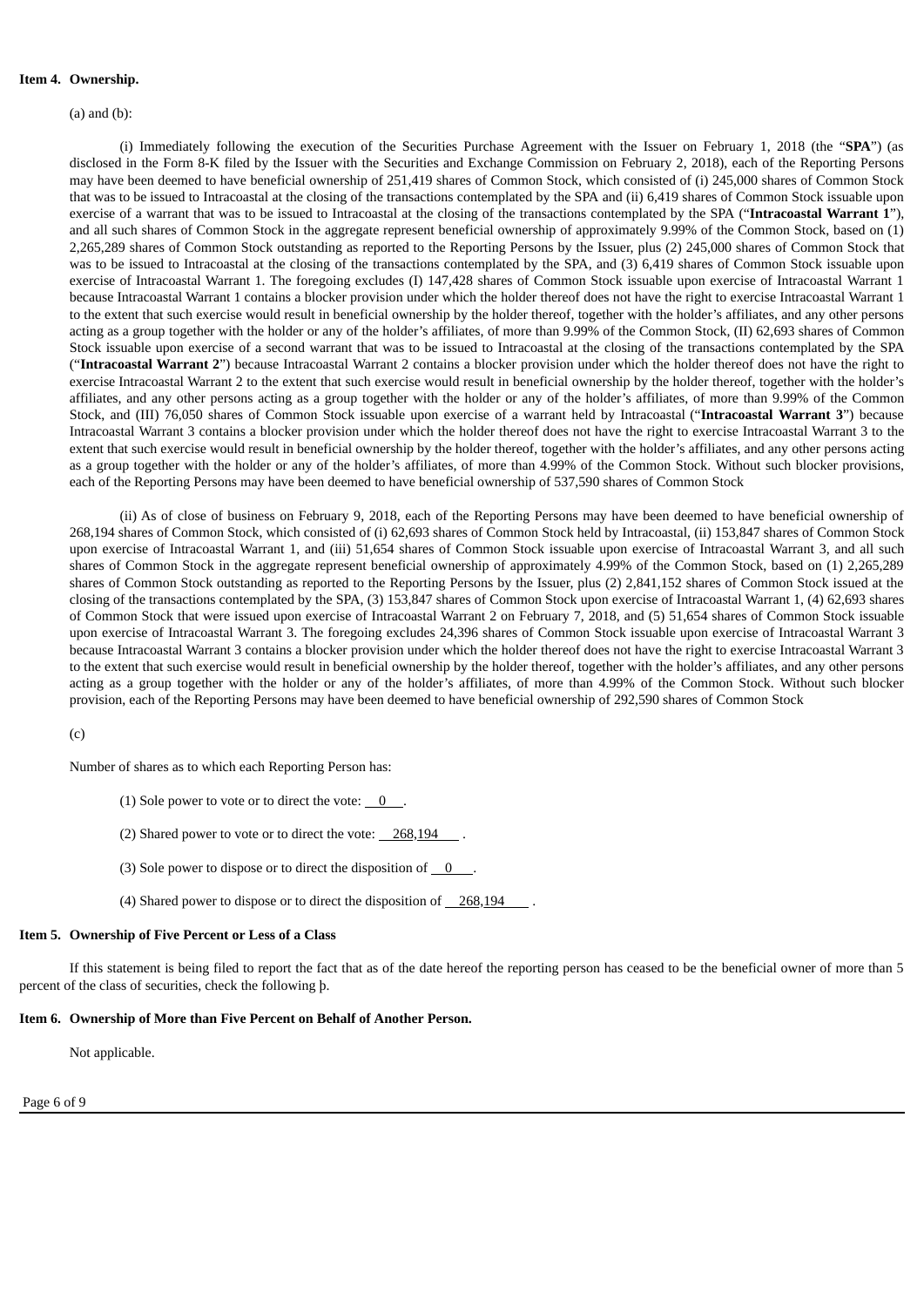### Item 7. Identification and Classification of the Subsidiary Which Acquired the Security Being Reported on By the Parent Holding Company

Not applicable.

## **Item 8. Identification and Classification of Members of the Group**

Not applicable.

## **Item 9. Notice of Dissolution of Group**

Not applicable.

# **Item 10.Certification**

By signing below I certify that, to the best of my knowledge and belief, the securities referred to above were not acquired and are not held for the purpose of or with the effect of changing or influencing the control of the issuer of the securities and were not acquired and are not held in connection with or as a participant in any transaction having that purpose or effect, other than activities solely in connection with a nomination under §240.14a-11.

Page 7 of 9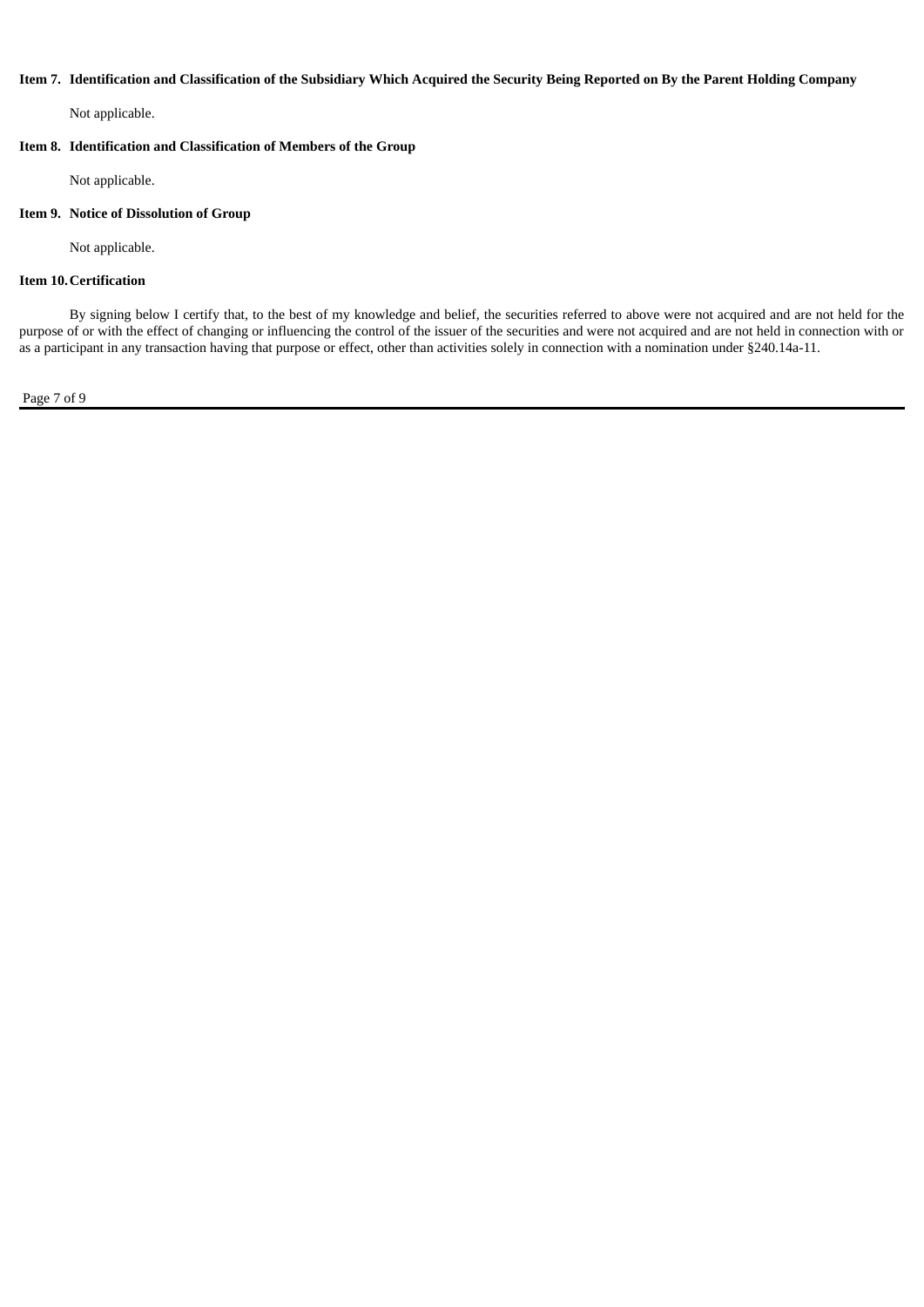# **SIGNATURE**

After reasonable inquiry and to the best of my knowledge and belief, I certify that the information set forth in this statement is true, complete and correct.

Date: February 9, 2018

/s/ Mitchell P. Kopin Mitchell P. Kopin

/s/ Daniel B. Asher Daniel B. Asher

Intracoastal Capital LLC

By: /s/ Mitchell P. Kopin Mitchell P. Kopin, Manager

Page 8 of 9